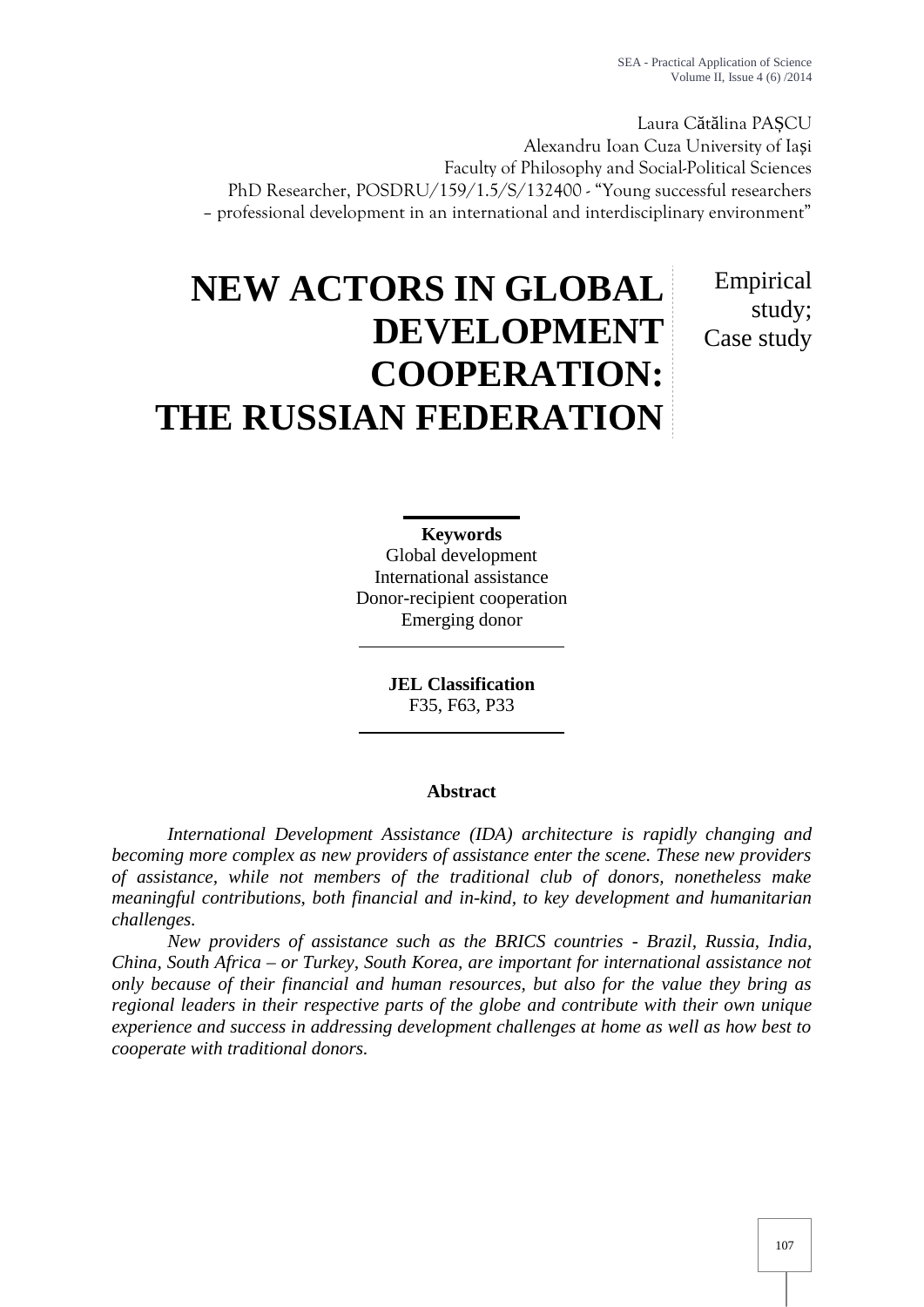## **Introduction**

Globalization creates a new framework in security and international relations also force the energy security to assumed newfound geopolitical importance at the outset of the twenty-first century. Diminishing fossil fuel supplies have led to fears of energy shortages, while rapid economic and population growth have fueled the demand for cheap, clean and secure sources of energy. The provision of reliable and affordable energy, once the domain of domestic policy, has emerged as a key concern of foreign policymakers.

Interdependence of global development international relations - economic diplomacy was highlighted in this paper work, whereI presented comparative analytical perspectives on the new dimensions in international cooperation for assistance. The case study underlines the importance of the socio-economic and foreign policy on the conformation and capabilities of this geopolitical area in the context of the current financial and economic crisis has revived the game between the "Great Powers" and put on stage the "Emerging Powers".

The Russian Federation (Russia) has come back to the international arena as a emergent power thanks to its oil and gas revenues and the leadership of Vladimir Putin and Dmitry Medvedev. An assertive Russian superpower has adopted a tough anti-Western stance in its external security policy against both NATO's expansion towards the East and against the deployment of the US missile shield program in Europe.

Under Vladimir Putin and Dmitry Medvedev, Russia has developed from a neglected regional power into a self-declared resurgent superpower. The basis for Moscow's forceful come-back to the international arena has been the inflow of enormous oil and gas revenues as a result of swiftly rising world prices. The Russian Federation isan important part at the Soviet superpower and its close ties with the upcoming new powers of China and India had have served as a springboard for regaining an influential status in the world.

Russian oil and natural gas industries are increasingly important players in the global energymarket, particularly in Europe and Eurasia. Russia has by far the largest natural gas reserves in the world and is the second-largest oil producer and iseighth in the world in reserves. Another key trend has beenthe concentration of these industries in the hands of the Russian government in the past decade.At the same time, trade in energy resources has the potential to usurp pre-existing economic orcultural ties to create new geopolitical alignments andalliances.

The main objective of this paper work is to present and analyze comparative perspective both theoretical and descriptive, but especially from a historical and systemic functional perspective, the existence to a structural dynamic interdependency between the Russian Federation and geopolitical changing in the context of globalization. A second objective focused on the identification and implementation of internationally active role of identity and continuity elements of the environment and international development assistance system, with emphasis on the importance of new donors, such as the Russian Federation (Russia) tries to break away from its role mainly regional, as Soviet heritage.

The complex process of globalization and post-Cold War geopolitical changes was analyzed in the first part of this article and I underlined the importance of size and perspective features that define the return on international political and economic scene of the Russian Federation.The second part is focused on emphasizing the transformation of Russia from the donor vessel development in the context of a regional interconnection imperative of the emerging powers assistance with the overall development assistance and cooperation.

## **Globalization and Geopolitics in Post-Wall Europe**

Globalization is often described as a process: steadily progressing over time, pervasively spreading over space, and clearly inevitable in its development. But globalization is also a revolution, one of the most profound revolutions the world has ever known. Indeed, globalization is the first truly world revolution. All revolutions disrupt the traditions and customs of a people, indeed, they threaten a people's very security, safety, and even identity. The world revolution that is globalization in some measure threatens the security of every people on the globe (Bari, 2010, p.72).

Globalization is therefore by no means a process which moulds all the cultures which meet within its dynamic into a single homogeneous whole. Indeed it is equally plausible to claim the contrary, globalization may bring about the unpacking of local cultural complexes, but in the process it creates multifarious local identities and cross-crossing frontiers, so that diversity comes to rule more than ever before in local spaces, even while similarities and links across social and spatial distances also become ever more evident (Held, 2004, p.20).

Globalization was described as the process in which the world is increasingly defined by a common activity. It refers to the extent to which wars, trade, culture, and many other aspects of life, are becoming globally inter-related. It is also a matter of a change in consciousness. People in business, politics, culture, and many other activities are thinking and acting in a global world. Within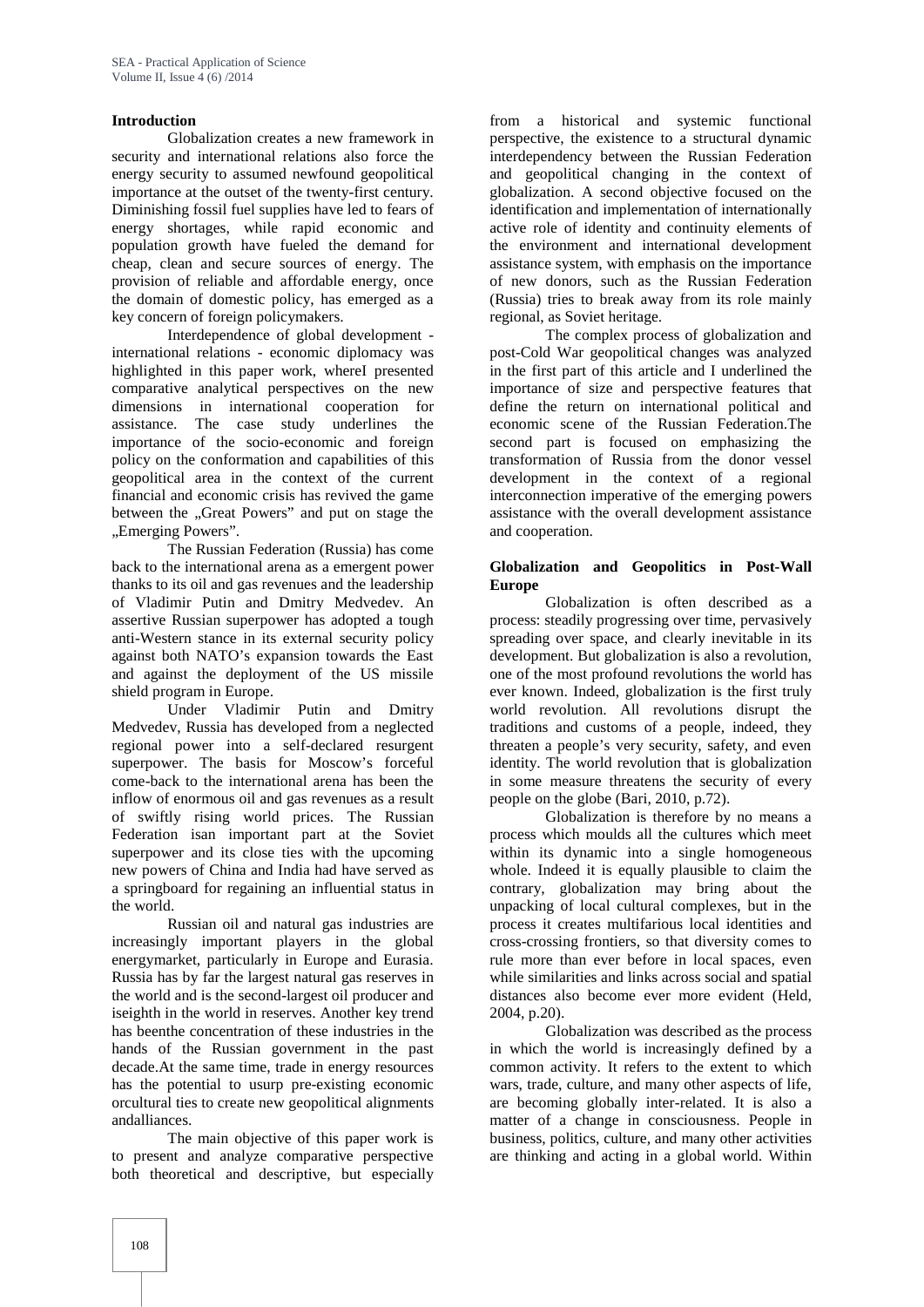that process, territoriality is having less significance (Stiglitz, 2008, pp. 24-25).

The core of globalization is that there is increasing inter-dependence. What happens in one part of the world affects what happens elsewhere. Some people have seen the term "globalization" as a cover for a Westernizing process. Many people, who see globalization as undesirable, see it as a process in which Western capitalism is dominating the world (Martin, Schumann, 1999, p. 21).

Many voices believe that as globalization extends, so extends the power of the Western corporate giants and the nations which harbor them. Together, they keep the Western world rich at the expense of the poverty of many other parts of the world. They dictate the trading terms, the interest rates, and the dominance of highly mechanized production. They point to the ways in which great businesses are re-working the genetic make-up of economy so that are dependent in purchasing their business from the multi-national companies (Zakaria, 2009, p.11).

The events of September 11th in New York and Washington put the globalization of culture high on the agenda, but it was also seen as a protest against Western attempts to globalize its culture, to impose its particular set of values and attitudes on the rest of the world.

The Cold War structured Europe's geopolitics for four decades. The Berlin Wall became the symbol of the Cold War. It made visible the divide between the Atlantic Alliance and the Soviet Gulag. It was a physical distinction between "friend" and "foe", between the "Free World" and the "Evil Empire" (Tunander, 1997, p. 5).

It was a line drawn in the sand of Central Europe, a symbolic axe forced into the body of Europe.The Berlin Wall reflected the geopolitical conflict of the second half of the  $20<sup>th</sup>$  century, just as the city wall reflected the geopolitical distinction of medieval Europe; and as the Chinese Great Wall made visible the conflict between the nomadic tribes in the North and the Chinese civilization in the south. The Wall, the physical distinction between one side and the other, is a sign of power, but it is also a physical expression of the conflict itself, recognizing the limits of dialogue and the limits of reason (Tunander, 1997, pp. 5-6).

With the fall of Berlin Wall, the ending of the old ideological division has facilitated peaceful solution and made dialogue a major instrument in solving conflicts. Reason seems to have become the apex of the new world order. Conversely, the geopolitical weight of strategic nuclear weapons and the weight of conflicting experiences and cultures seem to have transferred aspects of the old bipolarity and division into this new world (Kolodziej, 2007, p. 24).

After the collapse of the Soviet and Yugoslav states, the chaotic developments in the East created a new West European concern over its eastern frontier. From this perspective, Western Europe appears as an "island of peace", a "fortified cosmos versus chaos with guarded gates", also following this parallel, the new Western Europe appears as a "metaphorical city-state", a "container of freedom" extending towards the East (Kolodziej, 2007).

The Russian Federeration thinking, is more focused on the unity of culture, economic space and military geography, as if today's Russian Eurasianists just wish to continue the Eurasian Continental project. From this perspective, each "Great Power", with its political culture, economic. space and sphere of political and military influence, defines its own *Grossraum*, its political union (Bădescu, 2004, p. 352).

In the post-Cold War Era, the Continental geopolitical discussion seems to have reappeared, not only with the reintroduction of cultural divides a "clash of civilizations" , but also with the recognition of centralized structures of not fully sovereign states. The European Union (EU) is not primarily looked upon as a union of sovereign states that could possibly develop into a federal state, but as something in between. These in between structures are based on cultural identity and political-economic competition rather than on political-military conflict, Edward Luttwak has this new phenomenon as "geoeconomic" (V $t$  man, 2009, p. 10).

The EU, the United Statesand the emerging power are not in competition military, but economically, or possibly, global transnational companies are using the states and these centralized economic-political structures to their own ends. Global media and economic transnational forces have made borders more transparent and territory less sacred – the power of the economic and political networks has in some cases replaced the power of the states.

The post-Cold War emphasis on economic rather than military power has been translated intro a focus on centrality, on access to the decision making centers, not on the rural less developed periphery, are not primarily on territorial control.The appearance of new "battle zones", however, has once again raised the question of territorial control, the need for a military divide, the need to raise and move a "metaphorical wall" up to border of the "other".The Berlin Wall separated two ideologies, two contradictory perspective about the future "good society" – the liberal and the Communist utopia – while today's conflicts seem once again to delineate a medieval West- Rome/East-Rome divide separating the Western democracy, modernity and state power, with roots in the Roman tradition, from Eastern Orthodoxy,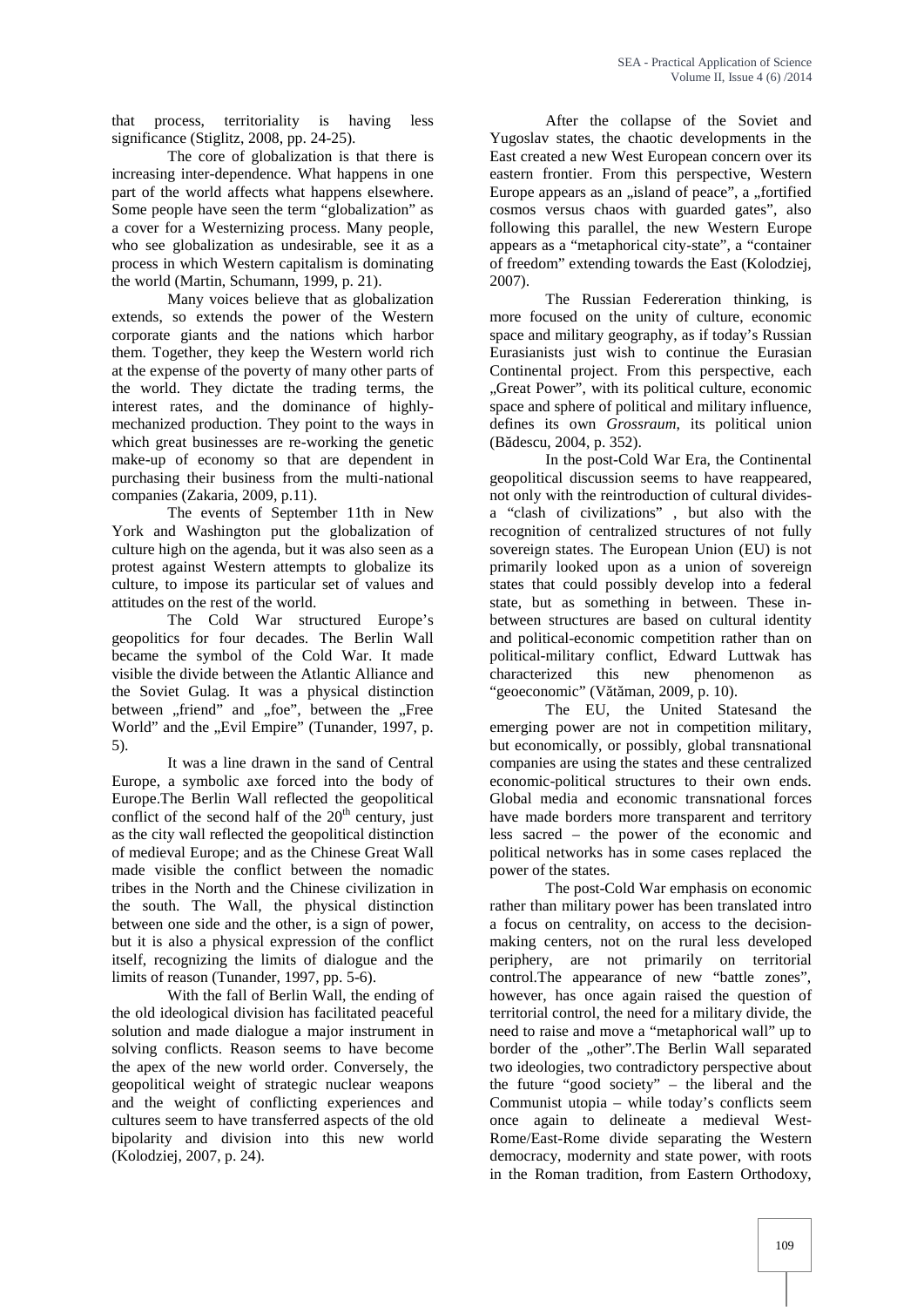swinging between autocracy and chaos, seemingly confirming the hypothesis "clash of civilazations" advanced by Samuel Huntington (Huntington, 1998, pp.159-160).

## **International Assistance – A Global Role for Development**

Since thelate 1950s at least, a particular classification of countries, a dichotomousdistinction between *developed*and *developing*, has been dominant within thedevelopment business and prominent in other domains: the mass media;diplomacy; school curricula. In addition to *developed* and *developing*, we have *developed* and*underdeveloped, donor* and *recipient, North* and *South, First World* and *ThirdWorld*.

That dichotomous distinction, modified to acknowledge the existence at the timeof a Second World of Communist countries with centrally planned economies, dates back to the 1950s. There are two reasons why it became deeply embeddedin language and thought in the 1950s and 1960s. First, it made empirical sense, most countries did seem to fall into one of three main groups – the First, Secondor Third Worlds – as defined by both internal characteristics and patterns ofexternal relations, and second, these basic divisions were acceptable or activelyembraced by governments of countries within each category (Khanna, 2008, pp. 25-26).

They wereconvenient, usable for political and diplomatic purposes and, among other things,consistent with the development, the geopolitical and security concernsand policies of the main Western/First World aid donors. We all agree that there isno longer a distinctive Second World of Communist-ruled, centrally-planned economies (Khanna, 2008, p. 27).

Two points about that follow almostautomatically from the fact that the old groupings have become moredifferentiated. First, it is unlikely that any one simple new classification Third ofcountries into two, three or four groups will prove to be useful for a wide range ofpolicy purposes. Second, in this new world where the politicalmap is more diverse and pluralistic, there are fewer chances that any one way ofclassifying countries will be useful to a wide range of governments and otherpolicy actors (Harris, Moore, Schmitz, 2009, p. 9).

In order to understand the currently prevailing language it helps to go back to thetripartite classification of countries that began to emerge at the end of the 1940sas a result of the Cold War. The countries within each cluster had a great deal in common not onlyin terms of the attributes of their individual political and economic systems, butalso in respect of how they related

politically and economically to the rest of theworld (Nicholson, 1998, pp. 54-55).

The tripartite classification was politically convenient forgovernments. The governments of the First and Second Worlds embraced alanguage that signaled a struggle between their two very different systems andideologies. The governments of the Third World, many of themare having enjoyedindependence only in the early and middle of 1960s. This "Third World" label was acceptable to the foreignpolicy and defense agencies of First World governments, as well as to their emerging foreign aid organizations. Competition with the Communist SecondWorld for political influence was the dominant foreign policy concern in relation tothe rest of the world.

The original justifications for the emergence of large foreign aid programmers fromdeveloped to developing were shaped by perceptions of the successful MarshallPlan transfer of American capital to Western Europe after World War Two.However, the aid relationship expanded, both practically and interms of the ways in which it was represented, to other areas in addition to thechanneling of capital and technical assistance, to include general guidance andinjunctions about economic policy, public policy generally, and modes ofgovernance (Goldstein, Pevehouse, 2008).

Developed countries variously represented as being able toprovide to developing countries:

- Public sector (aid) capital;
- Private sector (investment) capital;
- Expertise in managing the development process;
- Strong bilateral linkages, understanding and influence
- Collective influence over international and global institutions and organizations to be behalf of developing countries (Harris, Moore, Schmitz, 2009, p. 12).

The bases of the tripartite (First, Second, World) and dichotomous(developed– developing countries; donor–recipient countries) classifications werenever as static as is implied by the image in table(see Table 1).

The disappearance of the category of Second World and centrally-planned economiesis not a major concern in its own right. It matters to the extent that it contributes toour major story: the blurring of the differences between developed and developingcountries such that the old labels are now rarely a useful way of summarizingeither the structural characteristics of national economies or the patterns of interaction between countries (Gilpin, 2004, p. 223).

The delivery of aid can at best assist countries in mobilizingtheir efforts to address challenges. Development cooperationshould thus not be regarded as the one andonly silver bullet to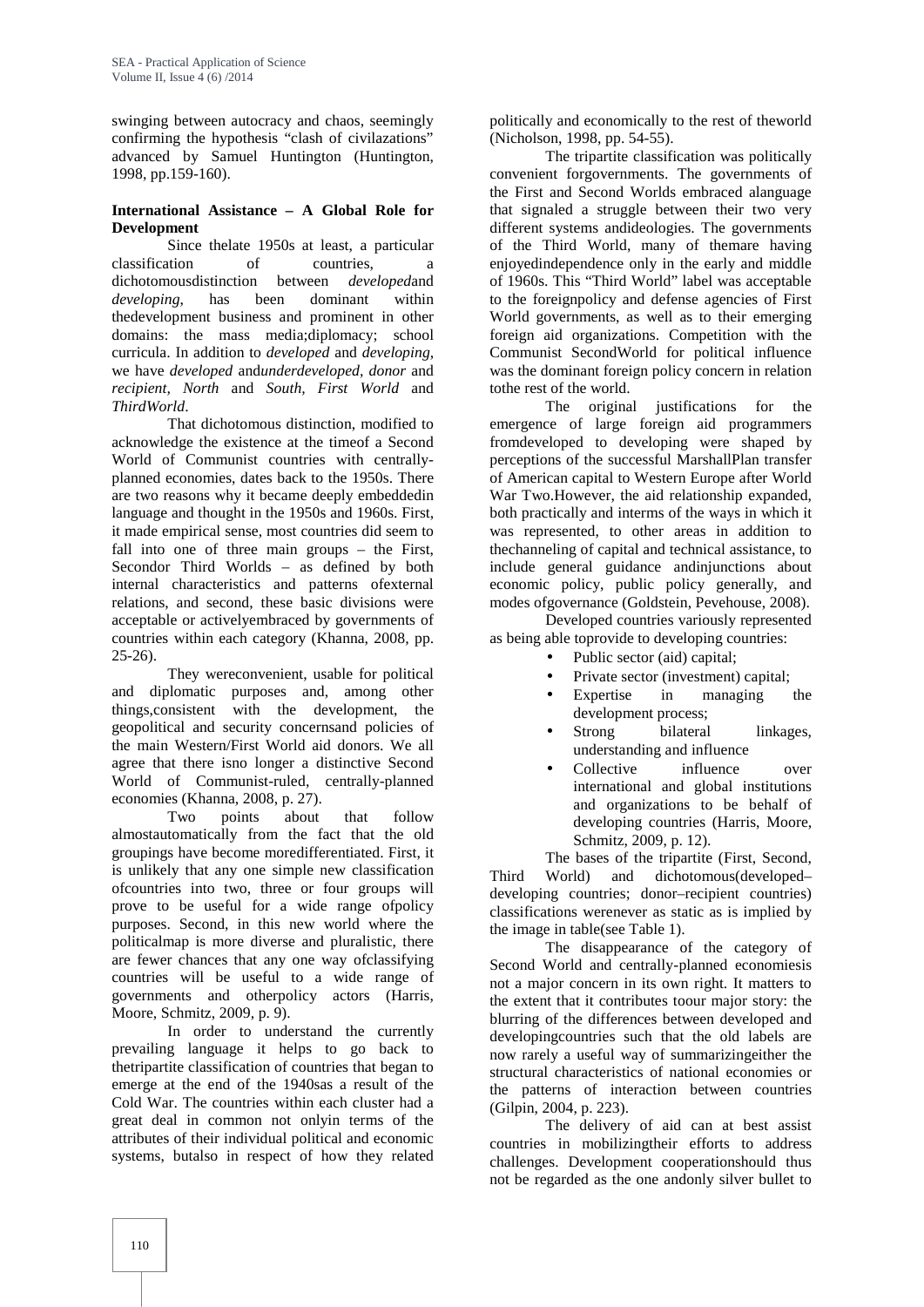global problems. It is somewhat like providing risk capital, aid will work in some cases and not in others and Official Development Assistance (ODA) is only a tiny fraction of global financial flows, additionalto private capital flows.

Developing countries are increasingly differentiating;some countries are new stars, others are starting from acompletely different basis due to conflicts or failed governmentpolicies. Accordingly, donors will have to thinkhow to economic differentiate goals and instruments in emerging differentiate goals and instruments in internationalco-operation. These vary across different types ofcountries for instance:

- **the poorest countries** Least Developed Countries, with substantial capacity constraints;
- **the fragile or failed states** with de facto non-existent internal or external sovereignty;
- **The emerging powers** the "BRICS"- Brazil, Russia, India, China and South Africa (Grimm, 2008, p. 3).

The clearest examples of this new type of "poor andpowerful", now "emerging power" country are India and China. Globalization has stimulated a greater degree of economic specialization, oftenevident at the national level, which induces more differentiation within, inparticular, the old category of "developing countries".

Today, the importance of development assistance is nowadays one of key methods for building a country's internationalposition. It combines the carrying out of foreign policy objectives, soft power activities,and the promotion of defined political rules, good governance, and the fulfillment of thecommitments made by richer countries towards poorer countries (Dobrescu, 2010, pp. 19-20).

Development assistancehas both practical, measured by increased political and economic influences, and prestigeaspects. The provision of development assistance also serves the purposes of actionsundertaken in the donor's country such as the strengthening the non-governmental sector, which is responsible for delivering a large part of aid, the promotion of business, and awarenessraising of global issues in society.

After the end of the cold war development assistance was monopolized by Western countries.These countries, grouped together in the Development Assistance Committee (DAC) ofthe Organization for Economic Co-operation and Development (OECD), until the mid- 2000saccounted for 95% of the funding allocated for development purposes (Smith, Zimmermann, 2010).

The DAC has also become one of the sources ofconcepts and rules regulating Official Development Assistance (ODA). The DAC countriesopted for conditionality of provided assistance, making aid dependent on the implementationof political and economic transformations. At the same time, attempts were made toseparate development assistance from strategic objectives of foreign policy, by promotingdivorcing development aid from immediate benefits or by using grants instead of loans (Smith, Zimmermann, 2010).

With the appearance of new centers of growth, other countries, from emergingpowers such as China, India, Brazil and South Africa, through EU new member. With the arrival of new sources of funding development assistance,its objectives and principles have started changing; also development assistance provided bynew donors has several characteristics:

- it is focused on the region in the immediate vicinity (Russia – CIS states, China – Asia, India – its neighboring countries; Brazil – Latin American countries; it is also similar for Turkey and for South Korea);
- new donors shift away from the principle of conditionality and underline noninference with the recipient country's internal affairs;
- new donors development assistance often provides a way of winning political influence and access to strategic resources (China's policy towards Africa);
- Promotes co-operation on an equal footing (South-South co-operation) (Lundsgaarde, 2011).

New donor countries are presenting a challengeto the already established development<br>assistance system dominated by Western assistance system dominated by Western countries,despite the fact that their contribution is under fifteen per cent of global development assistance.

The aid granted by them often runs contrary to the principles developed by Westerncountries, such as the realization above all of the interests of the beneficiaries and not ofthe donor, the separation from direct benefits, harmonization between donors and is alsoperceived as supporting authoritarian regimes and lowering standards.

In 2010, Official Development Assistance (ODA) altogether about US\$ 130 billion. The largestdonor countries are the US with US\$ 30 billion and the EU with US\$ 70 billion. In comparison,the aid provided by China stood at US\$ 2.5 billion, by India at US\$ 1 billion, byTurkey at approximately US\$ 1 billion and by Poland at US\$ 380 million (Smith, Zimmermann, 2010).

The ideological platforms of national ODA also vary, not allcountries have special development agencies, also, specialized development agencies in different countries are subordinated to different ministries, depending on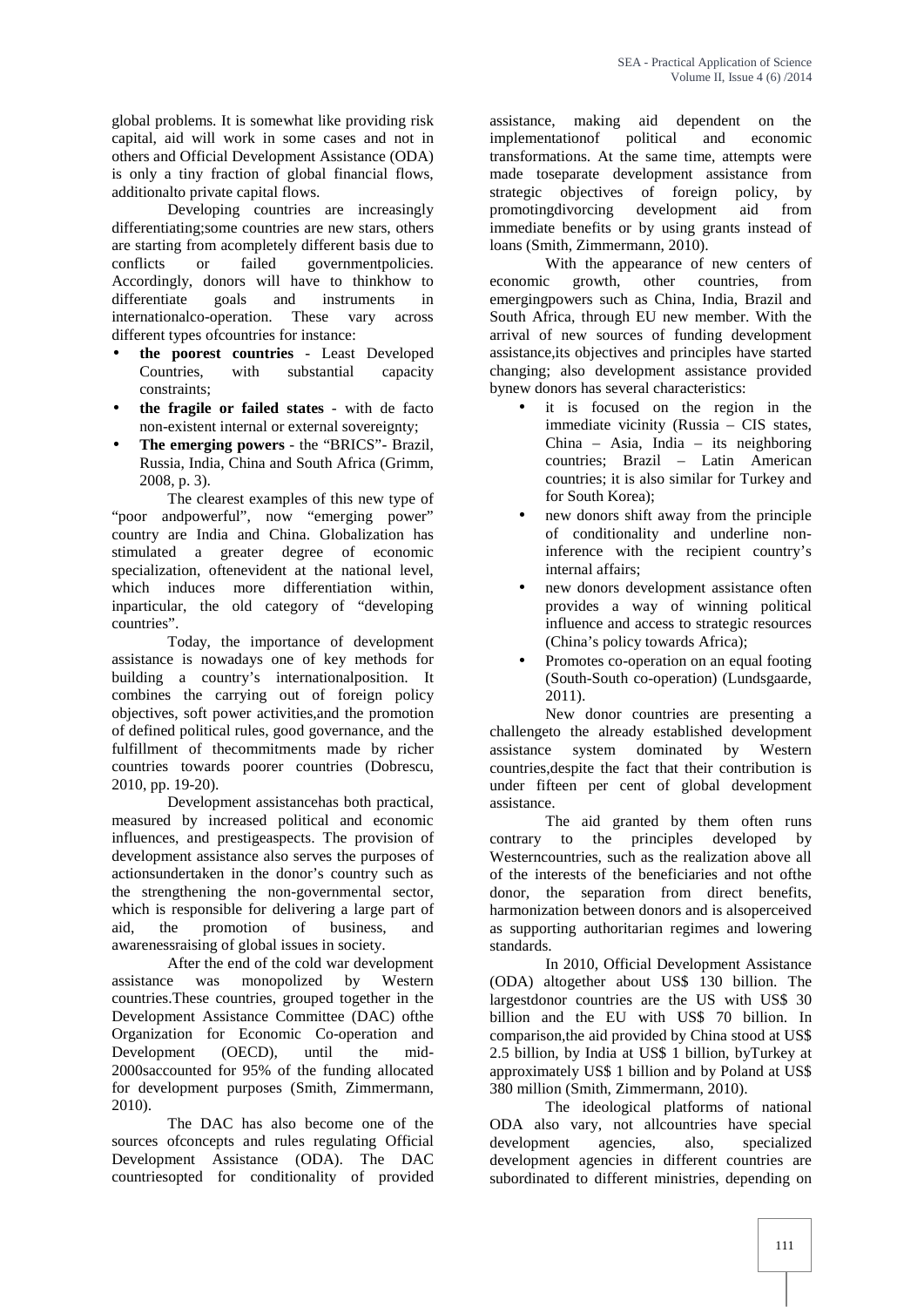ideology.World experience of involving business in national International Development Assistance (IDA) programs has a history and the trend has recently been developed by the "new donors".

## **The Russian Federation in Global Development Cooperation: Case Study**

*A New International Actor.*Since the end of the Cold War, post-Soviet Russia has experienced a profound crisis of strategic identity. Previously a self-sufficient and autonomous international actor, post-Soviet Russia not only had to rethink its domestic political and economic organizational model in depth, but also had to confront the most significant transformation of its surrounding strategic environment in the past five centuries.

Russia was challenged not only by the losses of strategically pivotal terrestrial and maritime strongholds, and the rise of powerful actors in its immediate vicinity, but also faced profound changes in the entire international political framework with blurred prospects for the future world order. With the end of the rivalry between the two global superpowersand the intensification of the globalization phenomena, Russia had todevelop a non-conflictual identity, which would guarantee a smooth andrapid adaptation to a new external environment (Gray, 2010, p. 259).

Again, as was the case on numerous occasions in history, Russia was at a crossroads. During the so-called "time of troubles" inRussia, the role of the leader became increasingly prominent, with almostall citizens expecting a "strong hand" that would put an end to theinternal chaos and make other great powers respect Russia.

In practical terms, this means a "conservative change" latertranslated into the restoration of the famous power vertikal, the takingover of competitive private enterprises by state companies, maintenanceof natural monopolies as economic and political instruments ofgovernment, reform of armed forces, social protection system, bankingand financial sectors. Russia's internal agenda represents a constitutivepart of a plan designated to reclaim the great power status on theinternational arena (Secrieru, 2008, p. 110).

Therefore, the current administration considers that the re-establishment of Russia's greatness is possible through the maximizationof traditional factors of might, by appealing to new sources of economic power.This synthetic approach has to propel Russia into the core club of states (G8) in the international system whose policies are vital for global security andworld economic evolution.The basicforeign policy document specifies that the geopolitical position ofRussia as one of the largest Eurasian powers

Russia'sresponsibility for maintaining security in the world both on global andregional level. In other words, Russia is viewed now as a regionalsuperpower, and one with global potential in world politics (Ivanov, 2003, pp. 22- 23).

*The Russian Federation as Donor - Soviet Heritage.*Participation of the USSR in Development Assistance began soon after Nikita Khrushchev came to power in 1953, and the Union of Soviet Socialist Republics (USSR) became very active in delivering assistance to developing countries driven mostly by ideological interests. This trend lasted until the end of the Cold War, when the USSR had to dramatically cut down its development aid.

Most of this aid, called "economic cooperation" was politically driven and aimed at supporting countries with similar ideological leanings to that of the Soviets.Acting as a donor, the USSRdemonstrated to political elites of developing countries that they no longer needed to turn to their former colonial powers in order to satisfy theirdevelopment needs—all necessary resources couldbe received from the socialistic camp (Bari, 2010, p. 177).

The goal of Soviet assistance was to urge Third World countries to move toward a non capitalist path of development. By investing considerable resources into large industrial projects of national importance, Soviet leaders aimed at creating a base for the "peaceful transfer" of developing countries to socialism and assisting to reproduce the Soviet model of industrialization. In addition, economic assistance from the Soviet Union supported a favorable environment for the supply of Soviet arms and a channel for strategic natural resources. This "economic cooperation" was coordinated by the State Committee for External Economic Affairs, a body created in 1957 expressly for this purpose (Hart, 1998, 321).

All development assistance commitments made by the USSR were secured in bilateral agreements for scientific-technological andeconomic cooperation.Soviet representatives specified the following instruments types of "economic cooperation" from the USSR to developing countries:

- Concessional loans with grants comprising more than 25 percent ;
- Grants;
- Assignment of Soviet specialists to developing countries;
- Education of staff from developing countries in the USSR;
- Provision of technologies and know-how;
- Price subsidies for goods exported to developing countries (fixed prices);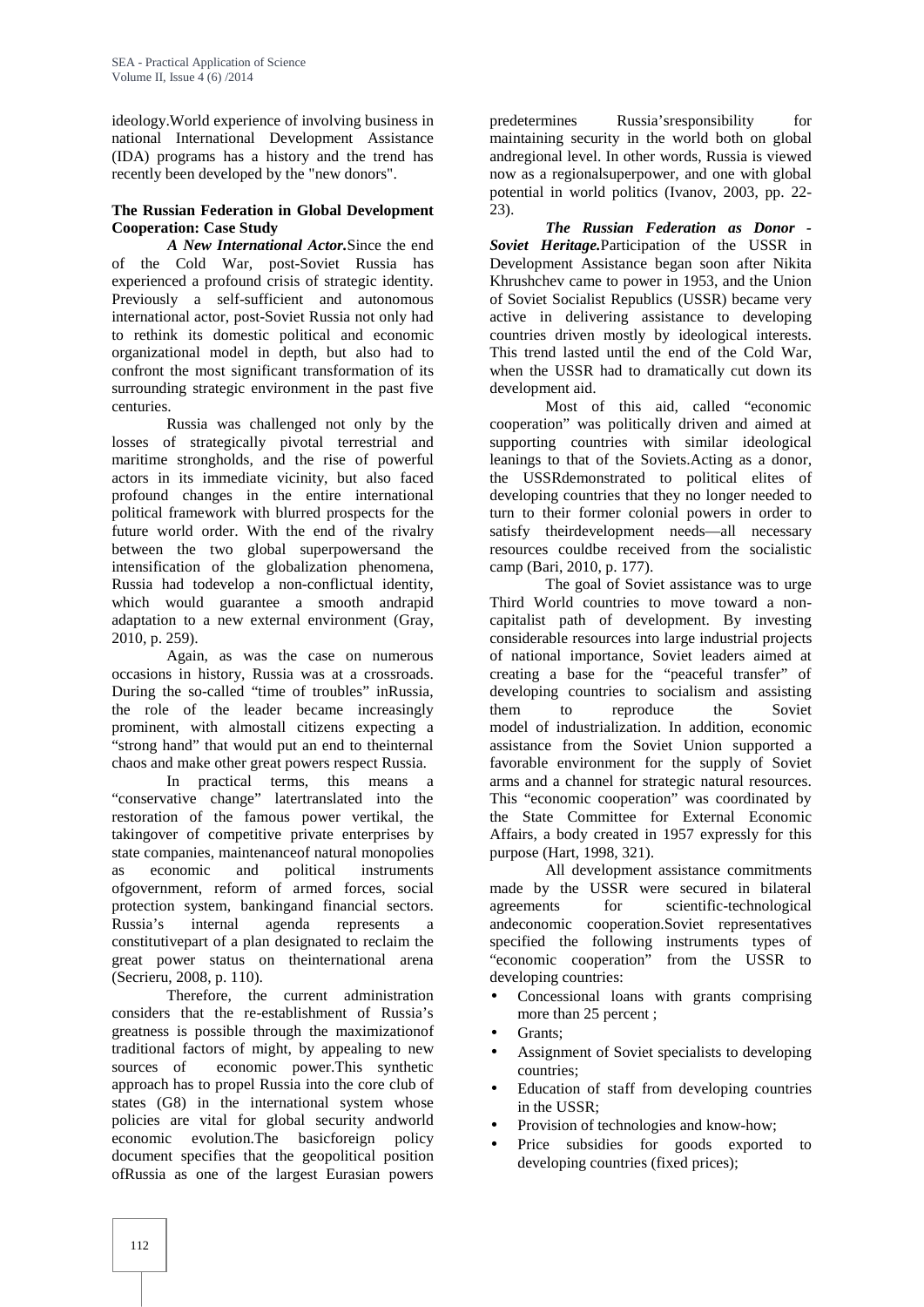Subsidized marine cargo transfers (Korepanov, Komagaeva, 2012, p. 11).

Based on official criteria for ODA formulated later by OECD/DAC, less than half of the assistance delivered by the USSR to developing countries could be formally considered ODA. About sector priorities for Soviet Assistance Economic cooperation with developing countries consisted primarily of large construction projects of national importance.These projects were implemented in various sectors of heavy industry, nonferrous and ferrous metallurgy (metallurgical works in India, Iran, Egypt, and Algeria), machinery construction (Guinea), electric power (Aswan Hydro Electro Station in Egypt and Euphrates Hydro Complex in Syria), fossil fuels and raw materials industry in many Second World countries (Korepanov, Komagaeva, 2012, pp. 13- 14).

Development assistance from the USSR had a strong geographic focus, based on bilateral relations with three main groups of aid recipients: 1. members of CAER - Council for Mutual Economic Assistance; 2. Socialist-oriented countriesin Africa, Asia, South America, also in the Middle East; 3. Strategically located non-socialistic countries (India, Pakistan, Iran, and Turkey) (Oatley, 2010, p. 115).

The USSR never provided official statistics on its international assistance and with negative trends in the Soviet economy in the early 1980s, the USSR became more skeptical toward economic cooperation with developing countries.By 1991, the Russian Federation had practically stopped its assistance funding, basically it also transformed from a donor into a recipient of foreign aid.

*Russia from Recipient to Emerging Donor.*In the 1990s, the former Soviet Union republics and other Central and Eastern European countries with economies in transition were included in the second part of the OECD - DAC list, thereby officially branding them as aid recipients. Russia started receiving international development assistance upon its inception as a sovereign country in 1991, but continued contributing to international assistance.The Russian Federation maintained its participation in humanitarian operations, made regular contributions to international organizations, participated in debt relief toward loans provided by the USSR, and was one of the leaders in the world in providing grants to foreign students (Shapovalova, 2011).

At the same time, Russia's participation in development assistance remained rather insignificant with respect to volumes and forms of assistance. The situation began to change over the past decade when the amount of Russia's development aid started growing from year to year,the forms of aid delivery started to diversify,

and a new national system of development aid started taking shape.In 2005, the OECD decided to give up thesecond part of the DAC listthe list of "more advanced" recipient countries. Since then, assistance rendered to Russia and countries of Central and Eastern Europe, most of which entered the European Union between 2004 and 2007, was no longer counted by OECD as official assistance (Rakhmangulov, 2010, p. 51).

Russia's contribution to international assistance grew significantly in the area of debt relief to poor nations. Several factors influenced the reemergence of Russia as a donor country. A favorable macro-economic situation based upon sustainable economic growth strengthened Russia's financial position; changes in the emphasis of Russian foreign policy also had a notable impact; after 2000, Russia focused on strengthening its position in the international arena in part by increasing its participation in international organizations. The government started positioning Russia as a "rising country" and a responsible and reliable international player (Korepanov, Komagaeva, 2012, pp. 14-15).

The Concept document entitled "Russia's Participation in International Development Assistance"became key in the reemergence of Russia as a donor country. The only officially published programmatic document so far, the Concept articulated key goals, principles, and priorities for Russia on international development. The Concept prioritizes reducing poverty and achieving the Millennium Development Goals (MDGs), stresses the importance of coordinating Russian aid with development assistance activities of other bilateral and multilateral donors, and expects the government to develop its plans for international assistance in ways that involve academia, civil society, and the private sector.

Russia'sregional priorities are one of the main factors of its international development assistance system. One of the regional priorities is multidimensional cooperation with the Commonwealth of Independent States (CIS) countries, with the focus on the members of the Agreement on the Integrated Economic Space (IES) and the Eurasian Economic Community (EurAsEC) and strengthening integration processes within the CIS. Regional priorities of the Russian Federation also include cooperation with Latin America, Middle East and North African countries(White, 2011, p. 12).

As part of this, Russia's chairmanship of the Group of Eight (G8) in 2006 played a very important role in the reemergence of Russia as a donor country. Its role as a new development partner in the international arena for other members of the G8 became especially visible through participation in commitments around increases in overseas development assistance.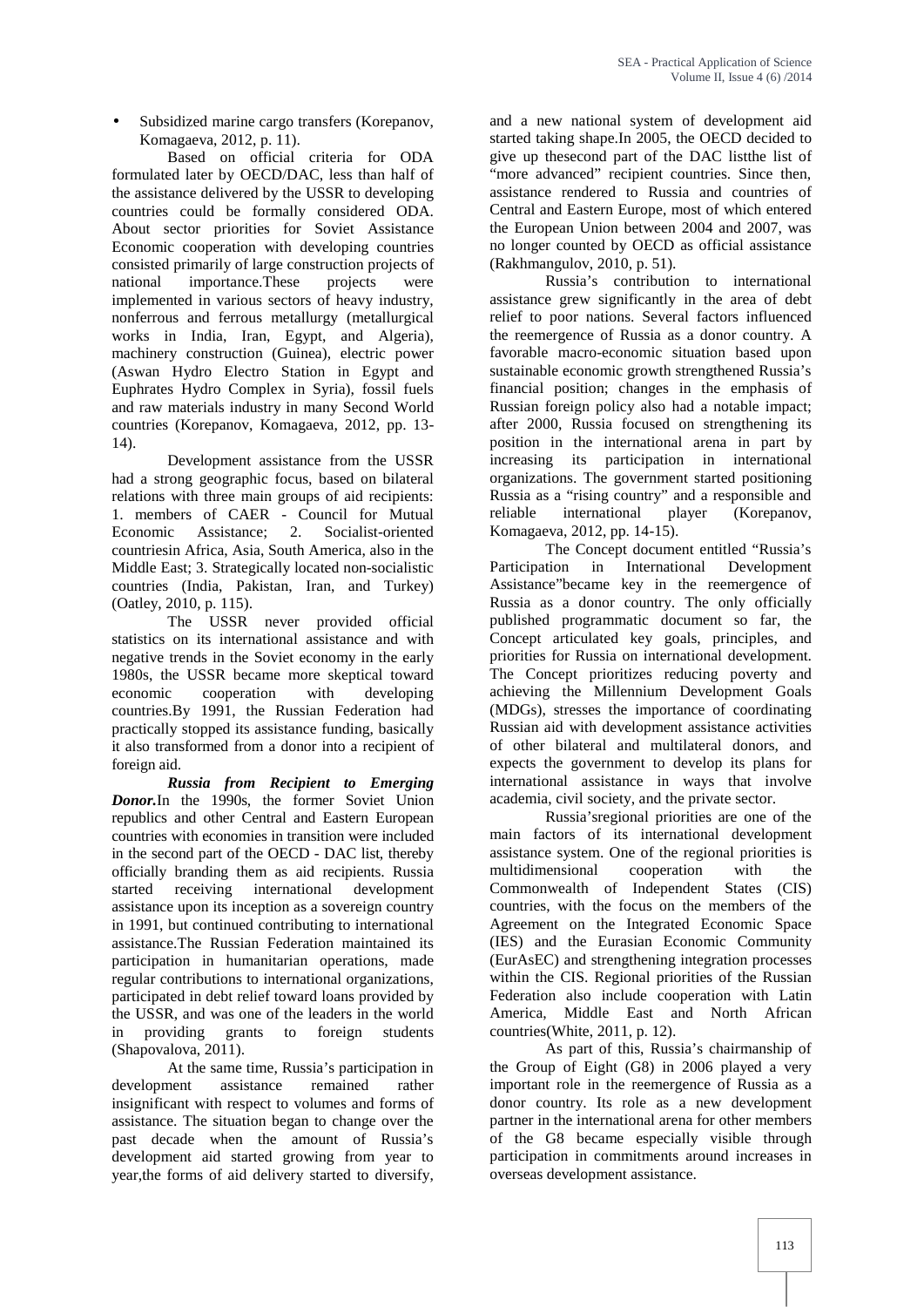Now Russia is emerging as a "new" emerging donor.This group includes non-DAC OECD members,new European Union countries which are not membersof the OECD, Middle East and OPEC countries,and non-OECD donors that do not belong toany of the previous groups, including Brazil, Russia, India, China and South Africa (BRICS).

## **Conclusions**

The original rationale for development policy in general and IDA or ODA organizations inparticular was that there was a developing world which needed help from thedeveloped world. But the division of the world into developed and developingcountries no longer makes sense. Some developing countries have experiencedthe fastest sustained economic growth in history. Others have declined or fallenapart. In many cases, the relationships between countries have changed so muchthat the distinction between donor countries and recipient countries hindersunderstanding.

In its attempts to catch up with the global trend, Russia began grantingdevelopment assistance in 2004.In its commitment to development co-operation Russia has sought on theone hand to increase its prestige on the international stage and on theother hand to gain another instrument of exerting its ascendancy in the CIS.

The scale of aid and the way of delivering it have not made Russia an importantglobal actor. The resources dedicated to this endstand at a mere 0.035% of Russian GDP. Unlike other non- Western superpowerssuch as China or India, Russia is not a competitor for Western countriesin this area on the global scale.

In my opinion, the CIS space and specially Central Asia, is and will remain, critical for Russia's reassertion of external greatness and because it serves as an interface with the outside world, preponderance here provides Moscow with a greater leverage over the regional power equilibriums across Eurasia, in fact string position in the ex-Soviet periphery, had have to prevent a hostile encirclement and guarantee Russia's strategic global role for itself in the world.

Nevertheless, within the CIS, Russia's aid isbuilding the country's position as a donor. The long-term results of this aid arehowever being counteracted by the fact that Russia is expecting measurableand direct political and economic benefits in return. Although this policy helps Russia achieves its objectives in the CIS, to develop Russian potentialin the sphere of soft power and to create a positive image of the country in global development.

## **Acknowledgments**

This paper is a result of a research made possible by the financial support of the Sectoral Operational Programme for Human Resources Development 2007-2013, co-financed by the European Social Fund, inside of the project POSDRU/159/1.5/S/132400 - "Young successful researchers – professional development in an international and interdisciplinary environment".

#### **References**

- [1] BARI, I., (2010). *Tratat de economie politic globală* [Global Political Economy Analysis]. Bucure ti: Economica.
- [2] B DESCU, I., (2004). *Tratat de geopolitic* [Geopolitical Analysis]. Bucure ti: Mica Valahie.
- [3] DOBRESCU, P., (2010). Viclenia globaliz rii [Globalization Craftiness]. Ia i: Institutul European.
- [4] GILPIN, R., (2004). *Economia mondial* în *secolul XXI* [Global Political Economy]. Ia i: Polirom.
- [5] GOLDSTEIN, J. S., PEVENHOUSE, J. C., (2008), *Relații Internaționale* [International Relations]. Ia i: Polirom.
- [6] GRAY, C. S., (2010). *R zboiul, pacea i relațiile internaționale* [War, Peace and International Relations]. Ia i: Polirom.
- [7] GRIMM, S., (2008). *European Development Co-operation to 2020*, retrieved fromhttp://www.edc2020.eu.
- [8] HARRIS, D., MOORE, M., SCHMITZ, H., (2009). *Country Classifications for a Changing World*, IDS Working Paper No. 326, retrieved from http://www.ids.ac.uk/gdr/cfs/pdfs/wp326.pdf.
- [9] HART, J. A., (1998). *The Politics of International Economics Relations*. New York: Routledge.
- [10] HELD, D., (2004). *Transform ri globale* [Global Transformations]. Ia i: Polirom.
- [11]HUNTINGTON, S., (1998). *Ciocnirea civilizaţiilor şi refacerea ordinii mondiale* [Clash of civilizations]. Bucure ti: Antet.
- [12]IVANOV, I., (2003).Politica extern a Rusiei *în epoca globaliz rii* [Foreign Policy of Russia]. Bucure ti: Funda ia Cultural Română.
- [13]KHANNA, P., (2008). *Lumea a doua* [The Second World]. Ia i: Polirom.
- [14]KOLODZIEJ, E. A., (2007). *Securitatea şi rela iile interna ionale* [Security and International Relations]. Ia i: Polirom.
- [15]KOREPANOV, D.V., KOMAGAEVA, J., (2012). *Russia as an International Development Aid Partner*, retrieved from http://www.csis.org.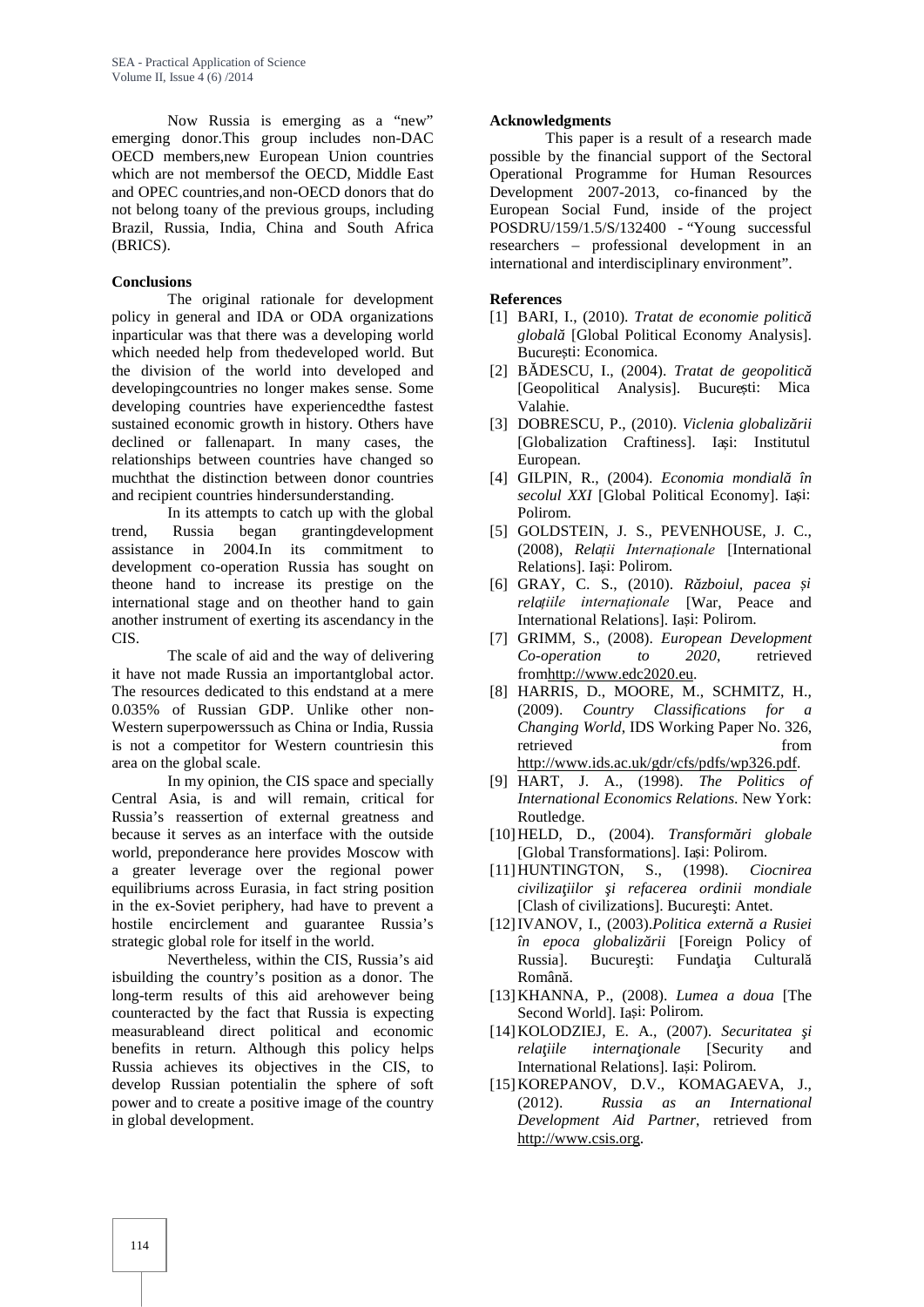- [16]LUNDSGAARDE, E., (2011). *New Actors and Global Development Cooperation*, retrieved from http://www.edc2020.eu.
- [17]MARTIN, H.-M., SCHUMANN, H., (1999). *Capcana globaliz rii* [The Global Trap]. Bucure ti: Economica.
- [18]NICHOLSON, M., (1998). *International Relations*, London: Macmillan Press.
- [19]OATLEY, Th., (2010). *International Political Economy. Interest and Institutions in the Global Economy*, North Carolina:Pearson Education.
- [20] RAKHMANGULOV, M., (2010). *Establishing International Development Assistance Startegy in Russia* retrieved from http://www.iorj.hse.ru/en/2010.
- [21]*Russia's Participation in International Develpment Assistance. Concept*. retrieved fromhttp://www.minfin.ru/common/img/uploa ded/library/2007/06/concept\_eng.pdf.
- [22] SECRIERU, S., (2008). Rusia dup Imperiu: *Între putere regională și custode global* [Russia after the Empire]. Ia i :Institutul European.
- [23]SHAPOVALOVA, N., (2011). *Russia. Assessing Democracy Assistance*, retrieved from
- http://www.fride.org/publication/914/russia.<br>[24] SMITH, K., ZIMMERMANN,
- ZIMMERMANN, F., (2010).*Beyond the DAC. The welcome role of the other providers of development co operation*, retrieved from
	- http://www.oecd.org/dac/opendoors.
- [25]STIGLITZ, J., (2008). *Mecanismele globalizării* [Making Globalization Work]. Ia i: Polirom.
- [26]TUNANDER, O., (1997). *Geopolitics in Post- Wall Europe*, London: Sage Publication.
- [27] V T MAN, D., (2009). *Geoeconomie* [Geoeconomics]. Bucure ti: Pro Universitaria.
- [28] WHITE, S., (2011). *Emerging Powers, Emerging Donors*, retrieved fromhttp://www.csis.org.
- [29]ZAKARIA, F., (2009). *Lumea Postamericană* [PostAmerican World]. Ia i: Polirom.